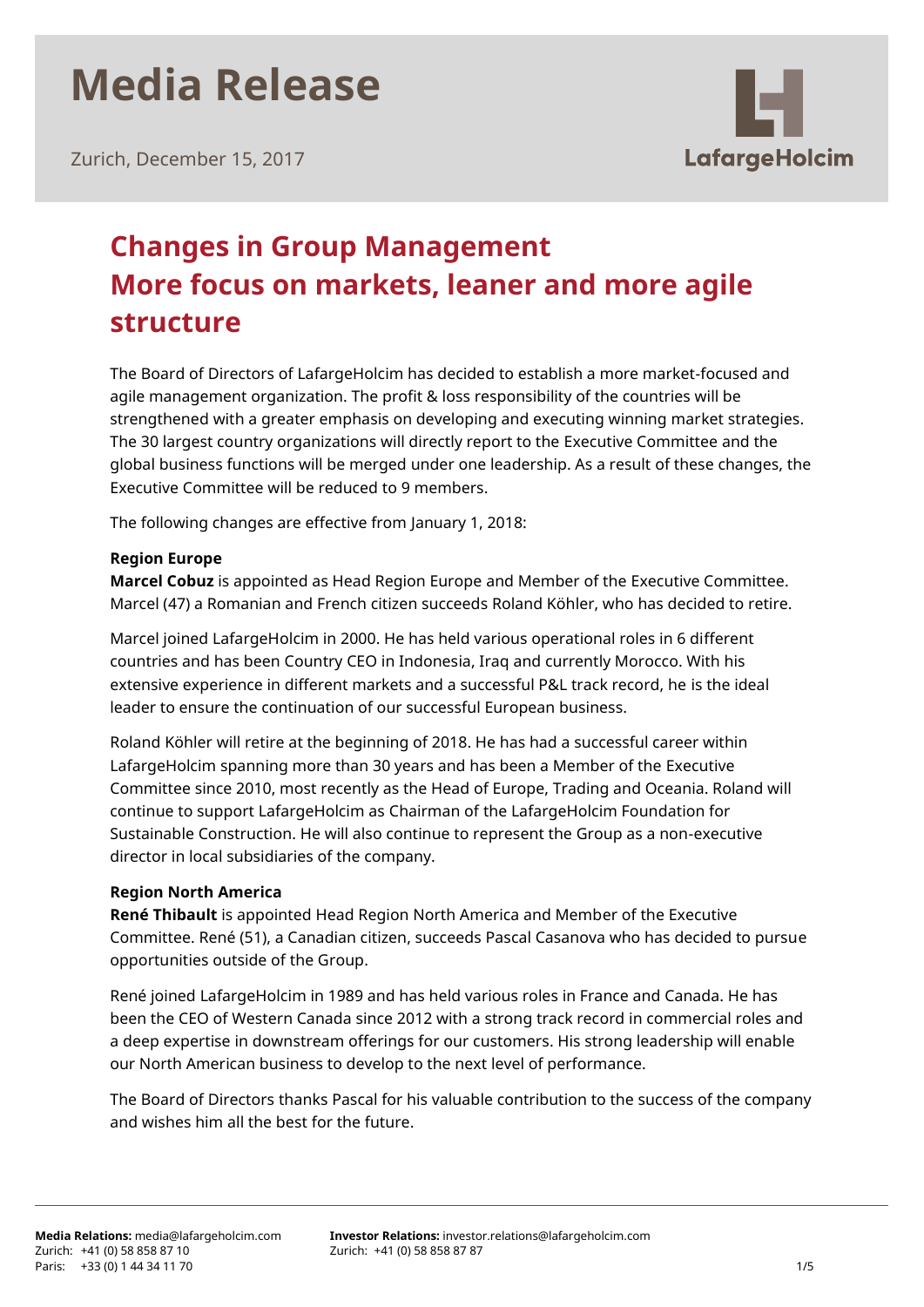

## **Simplifying the Operating Model**

The two global business functions – Performance & Cost and Growth & Innovation – will be merged into a new corporate department, Growth & Performance, under one leadership. This will enable us to simplify the interfaces with the countries and to operate a more agile global platform for Best Demonstrated Practice.

**Urs Bleisch**, currently Head of Performance & Cost and Member of the Executive Committee, is appointed Head of Growth & Performance. Gérard Kuperfarb, Head of Growth & Innovation, has decided to pursue a career outside the Group.

The Board of Directors thanks Gérard for his valuable contribution to innovation and customer solutions and wishes him all the best for the future.

### **Alignment of Regions**

The Regions will be fully aligned reflecting geographic and business similarities. Region Latin America will be complemented by Mexico, which was previously part of Region North America. Australia and New Zealand, previously part of Region Europe, will join Region Asia. China and Trading will report directly to the CEO.

The onboarding of the new CFO, Géraldine Picaud, is well underway and she will join the Group in January 2018, earlier than previously announced.\* She will take over the CFO responsibilities on January 3.

Jan Jenisch, CEO, "I am delighted to welcome Géraldine, Marcel and René to the Executive Committee . Establishing a market-focused management organization is an important step towards generating an attractive growth profile and taking the company to its next level of performance. The strengthening of the profit and loss responsibility of the countries and the simplification of global business functions will create a leaner and more agile operating model. Countries will be fully empowered and accountable for market strategies, cost discipline and results. The new organization will be complemented by a strengthened performance management system focusing on growth, cash conversion, capital efficiency and people development."

*\*Please access earlier CFO announcement [here.](http://www.lafargeholcim.com/geraldine-picaud-new-lafargeholcim-cfo)*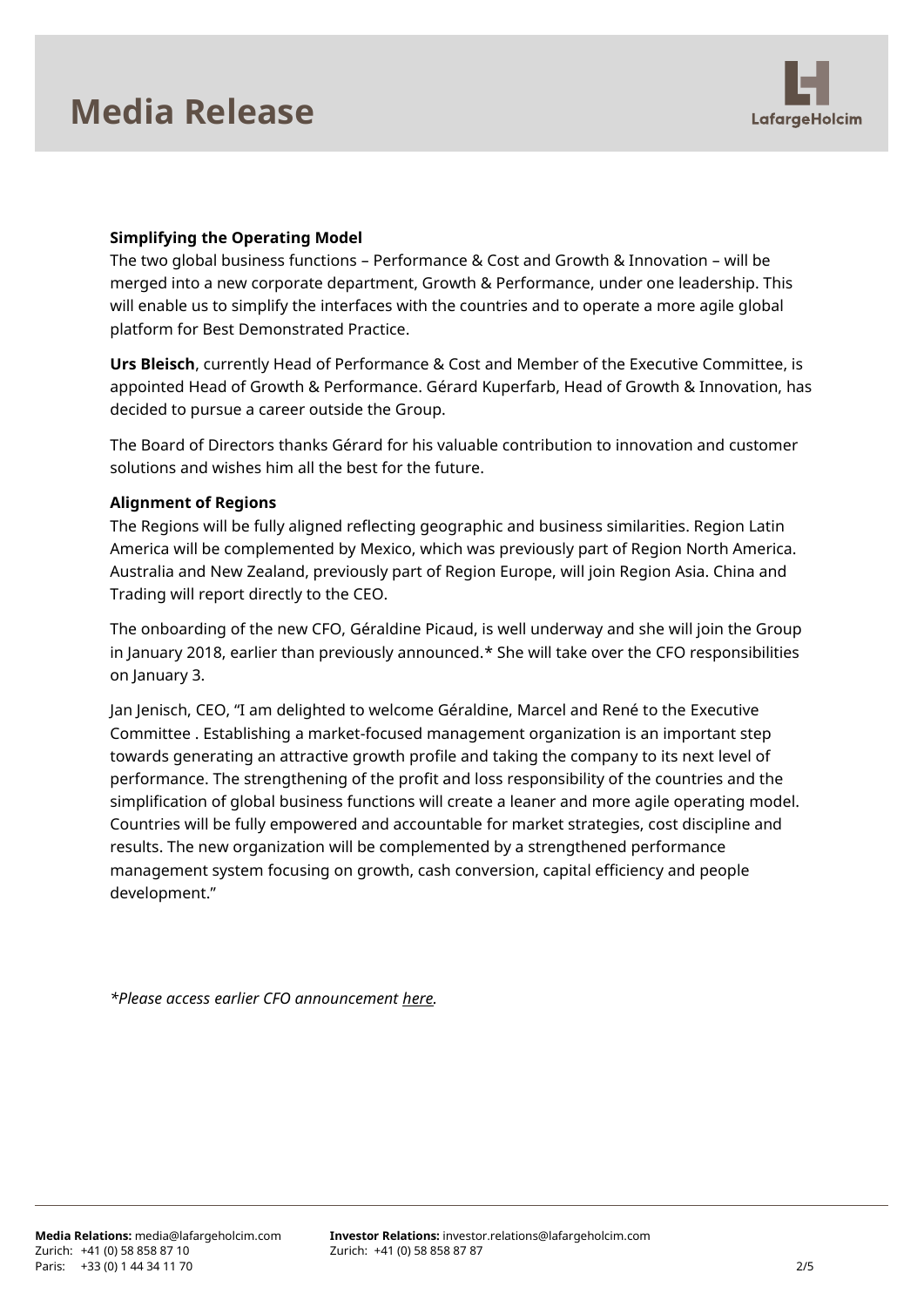



# **Executive Committee from January 2018**

### **About LafargeHolcim**

LafargeHolcim is the leading global building materials and solutions company serving masons, builders, architects and engineers all over the world. Group operations produce cement, aggregates and ready-mix concrete which are used in building projects ranging from affordable housing and small, local projects to the biggest, most technically and architecturally challenging infrastructure projects. As urbanization increasingly impacts people and the planet, the Group provides innovative products and building solutions with a clear commitment to social and environmental sustainability. With leading positions in all regions, LafargeHolcim employs around 90,000 employees in more than 80 countries and has a portfolio that is equally balanced between developing and mature markets.

More information is available on [www.lafargeholcim.com](http://www.lafargeholcim.com/) Follow us on Twitter [@LafargeHolcim](https://twitter.com/lafargeholcim)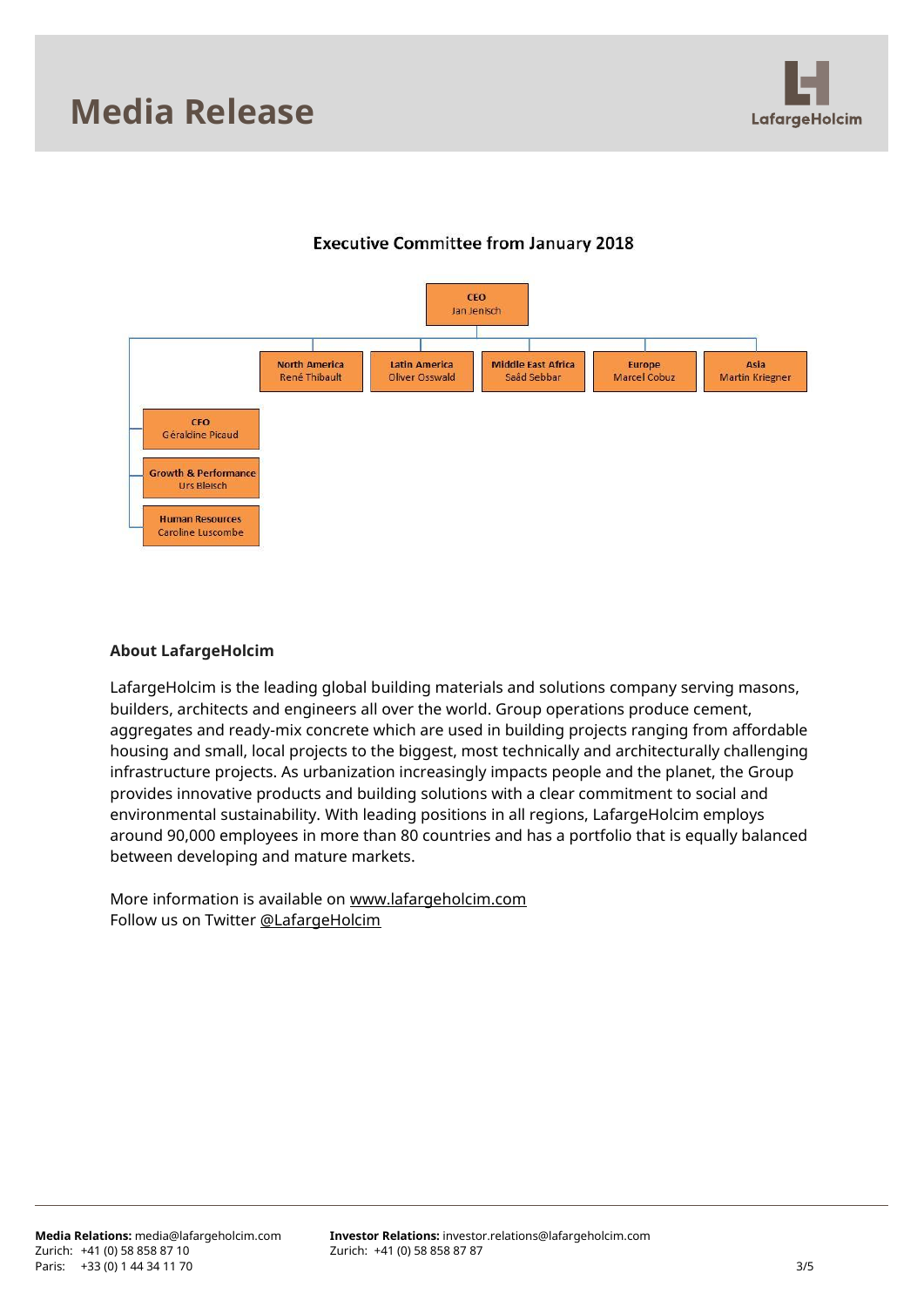

# **Biographies**



**Marcel Cobuz** Year of birth: 1971 Nationality: Romanian/French

### **Education**

| 1994 | University of Bucharest, Law and Economics, PhD |
|------|-------------------------------------------------|
|      | Executive Education programs at IMD, INSEAD     |

#### **Professional experience**

| 2015 – now    | Country CEO LafargeHolcim Morocco                      |
|---------------|--------------------------------------------------------|
| $2014 - 2015$ | Global Pre-Merger Integration Project Head             |
| $2012 - 2014$ | Head of Transformation & Acceleration, Lafarge, France |
| $2008 - 2011$ | Country CEO Lafarge Irag                               |
| $2006 - 2008$ | Country CEO Lafarge Indonesia                          |
| 2003 - 2006   | Country CFO Lafarge Greece & Romania                   |
| $2000 - 2003$ | Project Manager Corporate Audit, Lafarge               |
| 1994 - 2000   | Various Corporate Finance in other companies           |